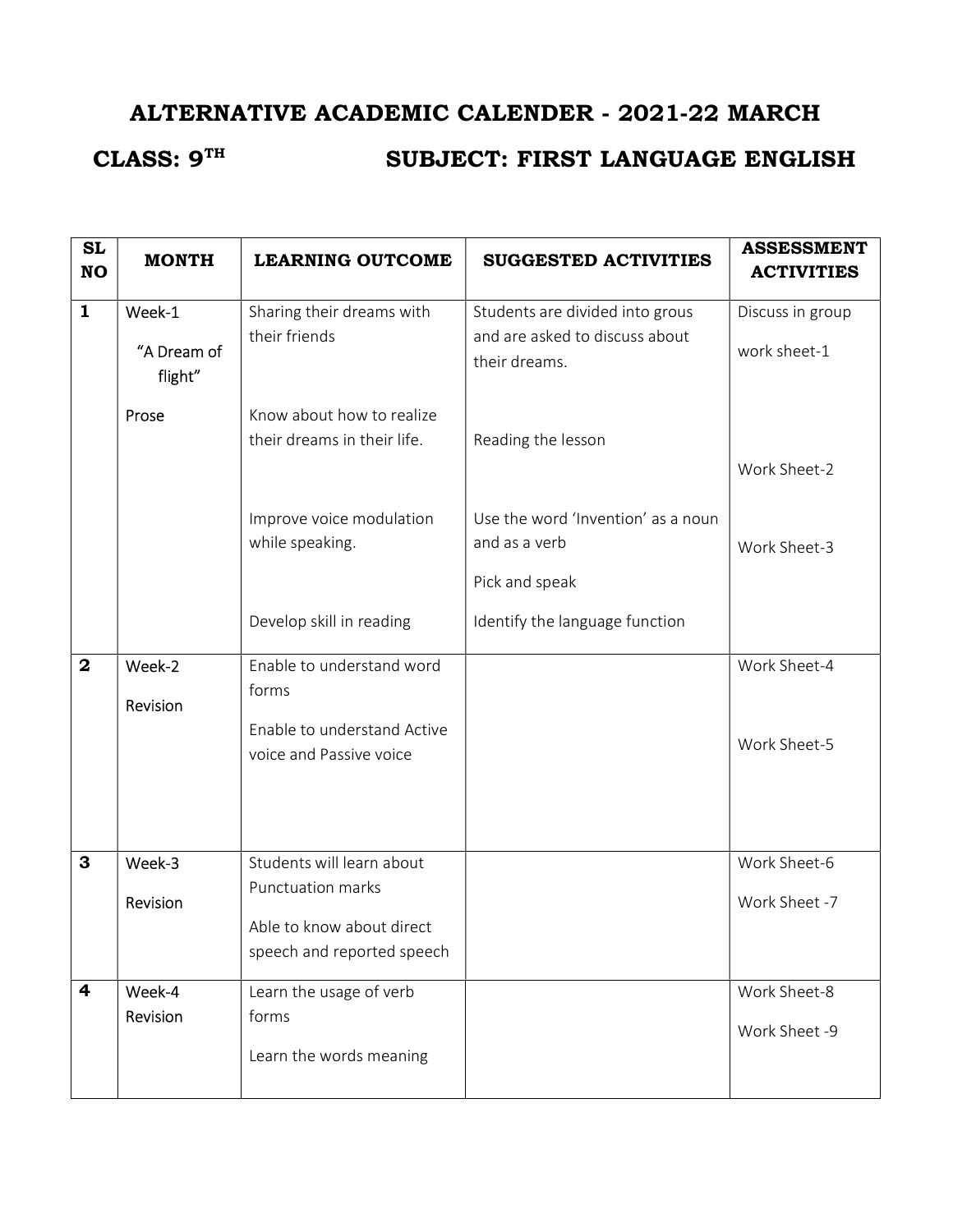#### WORK SHEET -1

#### I. Use the word Invention as a noun and as a verb

Ex: The Invention of Aero plane is very useful -- Noun

Sir C.V Raman invented the scattering of lights – Verb

#### WORK SHEET-2

## II. Prepare some chits they are related to the vehicles and ask the students to speak about it.

Ex: fuel, wheel, two wheeler, wings, pilot, engine, speed etc.

#### WORK SHEET-3

#### III. Identify the language function.

- a) Please help me to cross the road.
- b) You have to consult a doctor before take any medicine.
- c) Where are you going? My son
- d) May I come in sir.
- e) The sky is full of covered with the dark clouds, it may be raining today.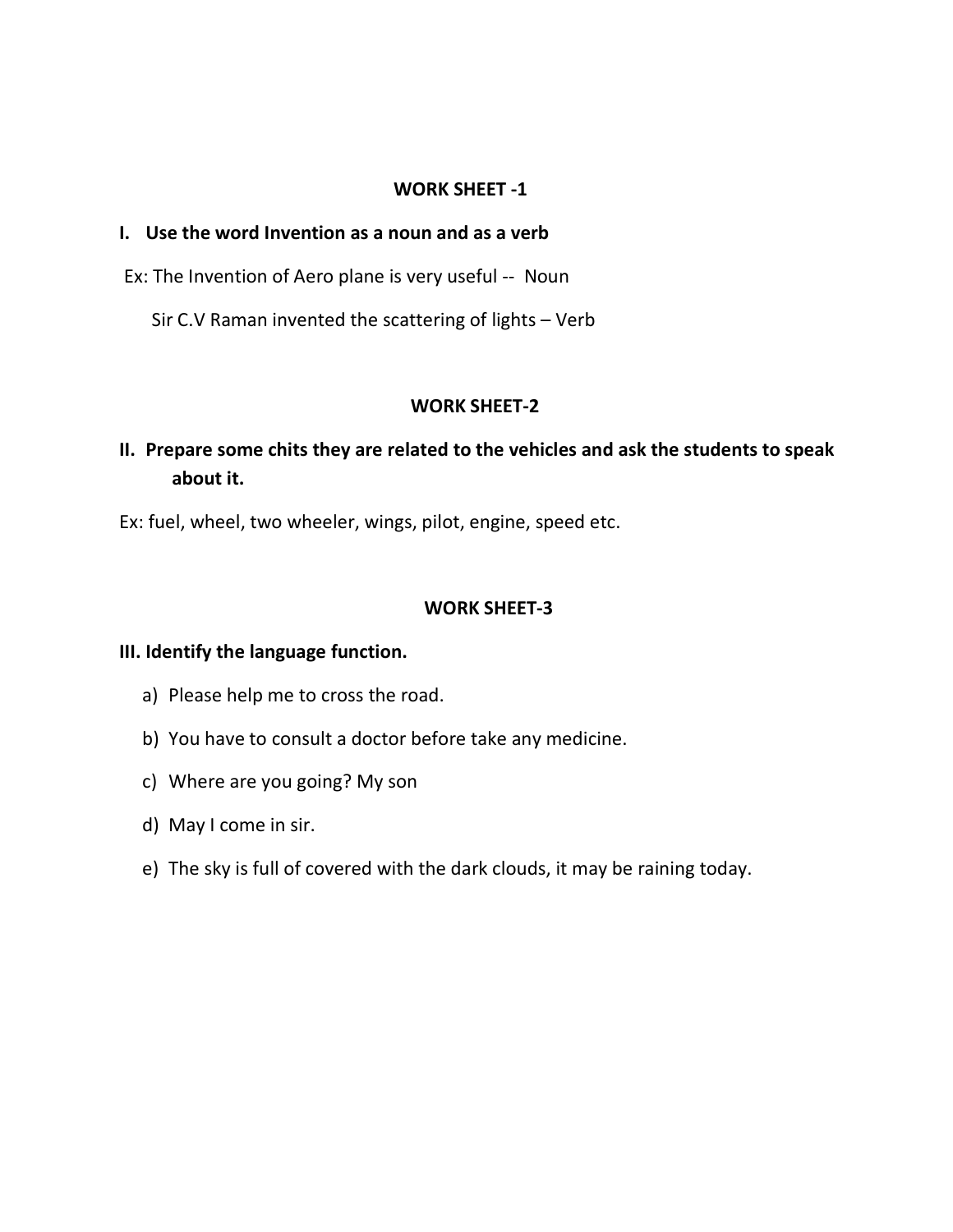### WORK SHEET-4

I. With the help of dictionary complete the following table with appropriate forms of the words.

| SI.No                   | <b>Words</b>      | <b>Noun</b> | <b>Adjective</b> | <b>Verb</b> | <b>Adverb</b> |
|-------------------------|-------------------|-------------|------------------|-------------|---------------|
| $\mathbf{1}$            | <b>Treat</b>      |             |                  |             |               |
| $\overline{2}$          | Conversation      |             |                  |             |               |
| $\overline{\mathbf{3}}$ | Invention         |             |                  |             |               |
| 4                       | <b>Experiment</b> |             |                  |             |               |
| 5                       | <b>Float</b>      |             |                  |             |               |
| 6                       | launch            |             |                  |             |               |

#### WORK SHEET-5

#### II. Change the following sentences into passive voice.

- 1. My mother prepared coffee.
- 2. Shanta is reading a storu book.
- 3. Ranganna teaches history to the students.
- 4. Ashraya is singing a song
- 5. Shanmukappa played cricket with his friends.

#### WORK SHEET-6

#### I. Punctuate the following sentences.

- 1. Rashmi said Yamuna you are late today.
- 2. What a beautiful garden it is.
- 3. People enjoyed the cricket match didn't they.
- 4. Unless he improves his bowling he cannot be selected for the match.